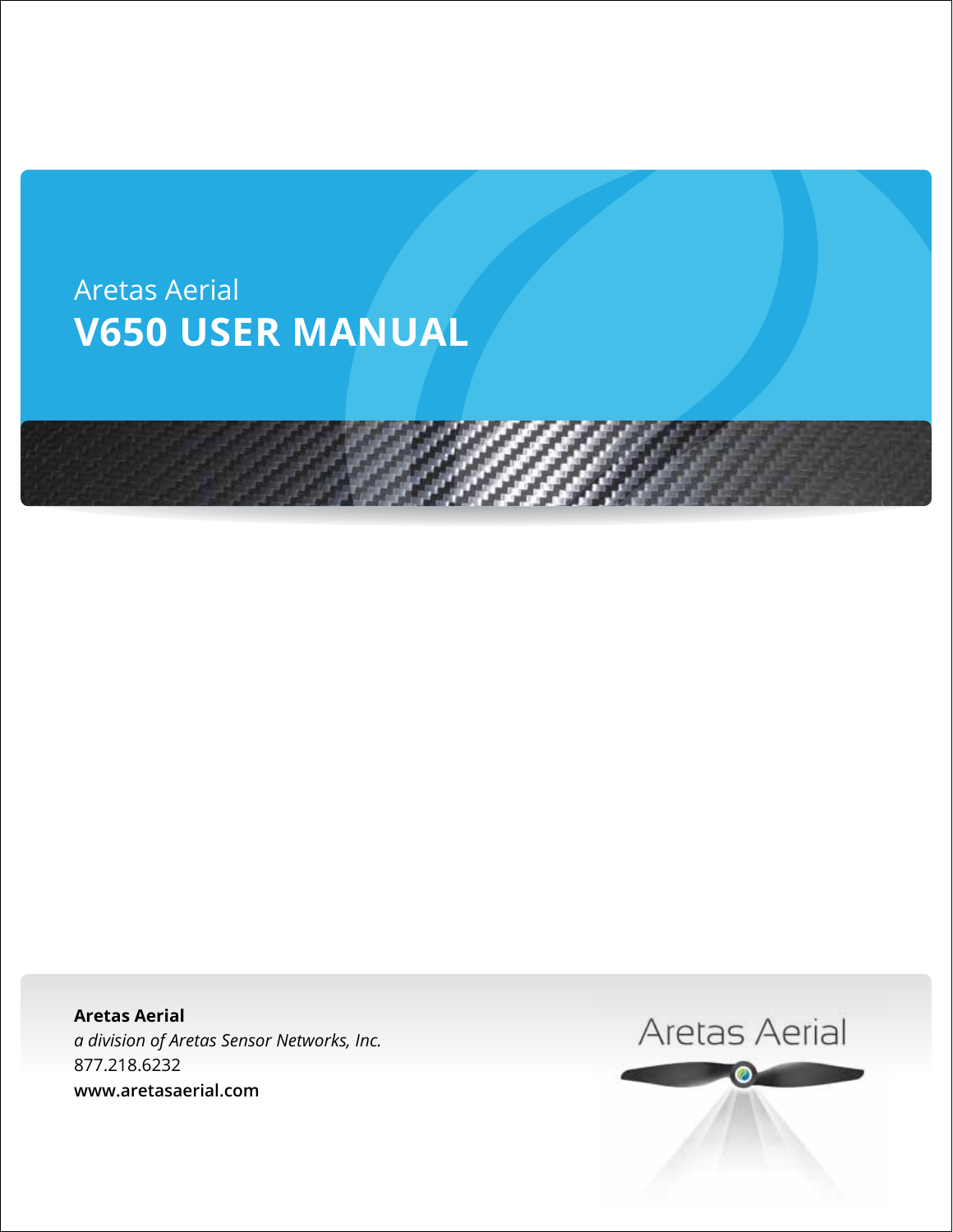# **Aretas Aerial V650 User Manual**

#### **RADIO CONTROL TRANSMITTER**

| 14 |
|----|

<u> Kanada a Santana a Tanzania a Tanzania a Tanzania a Tanzania a Tanzania a Tanzania a Tanzania a Tanzania a Ta</u>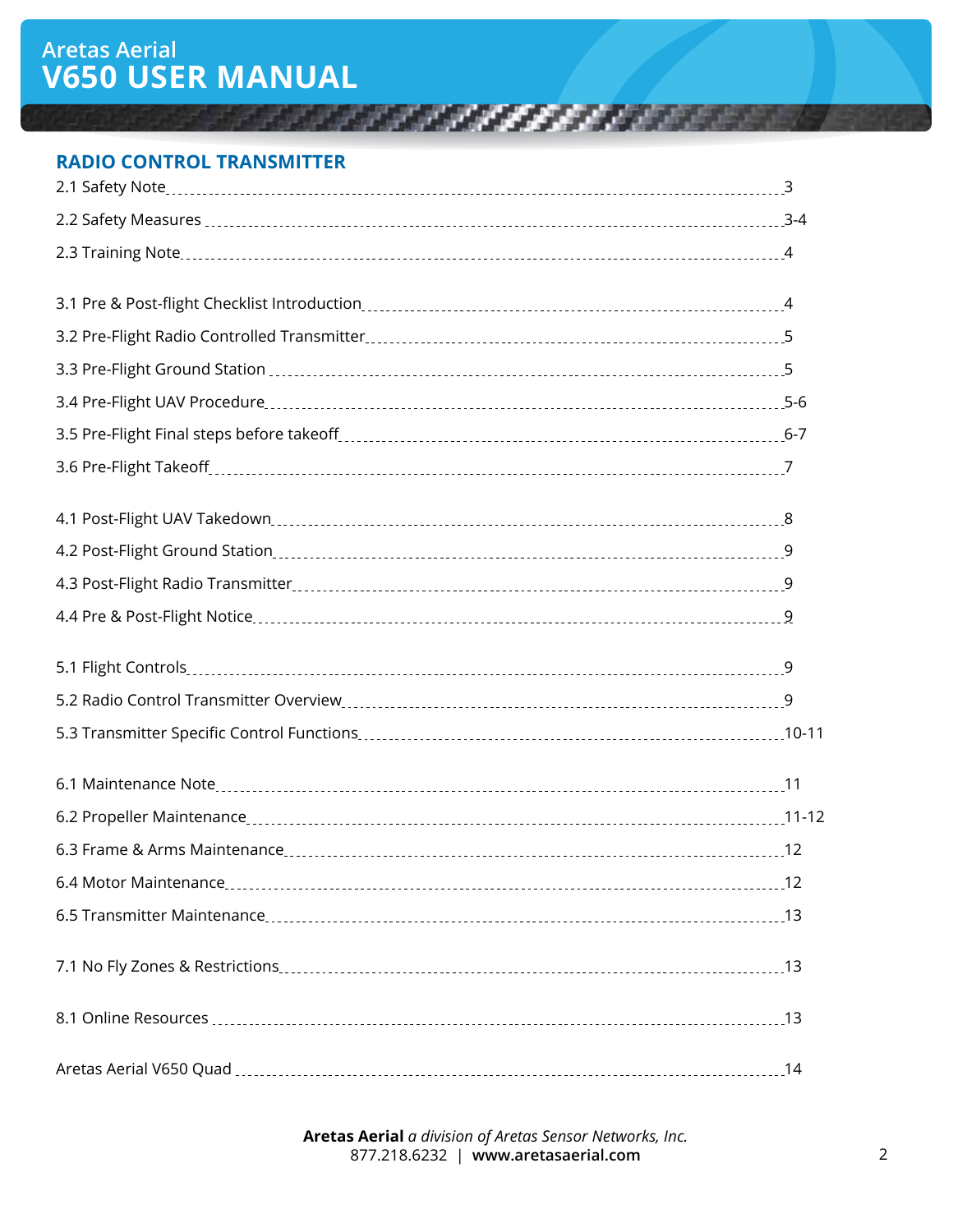## **2.1 Safety Note**

1. This craft is a sophisticated mechanical device which requires the undivided attention of the operator. Operation of this craft involves the monitoring and maintenance of multiple integrated systems. Irresponsible usage can result in significant property damage, serious or even fatal physical injury.

*CAR AND A FIX A STREET* 

- 2. Aretas Aerial accepts no liability for injuries or damage associated with this product, as it's safe usage is contingent on the operator's responsible usage.
- 3. This product is suitable only for trained UAV pilots and is not recommended for use by minors.
- 4. Each flight should be approved according to your local regulations. Aretas Aerial accepts no responsibility for fines associated with the unlawful usage of this craft.

## **2.2 Safety Measures**

There are many hazards to keep in mind when operating or choosing to operate this craft. The operator is responsible for flight area, flight safety, and pre-flight checks and maintenance. Pilot is responsible for operating within the confines of the local AHJ (authority having jurisdiction).

- 1. People or Objects at a distance. It is more difficult to monitor flight speed and accuracy of maneuvers when craft is at a distance. Maintain safe distances from people and obstacles.
- 2. Operate at a reasonable altitude. No higher than 90 m (300 ft).
- 3. Keep line of sight with craft at all times.
- 4. Monitor Weather. Avoid flying in rain, lightning, or high winds as operational ability and electrical systems could be compromised.
- 5. Utilize this craft for its intended purpose. Do not try to operate beyond its restrictions and capabilities.
- 6. Pilot Condition. Operate only while in suitable physical and mental condition. Exhaustion, Inebriation, Illness, Inability to focus are all reasons to avoid operation. Extended periods of flight are not recommended, as operation can be stressful and level of awareness may diminish.
- 7. Refrain from Solo Flight. A spotter is recommended and may be required in some jurisdictions during all flights to improve situational awareness.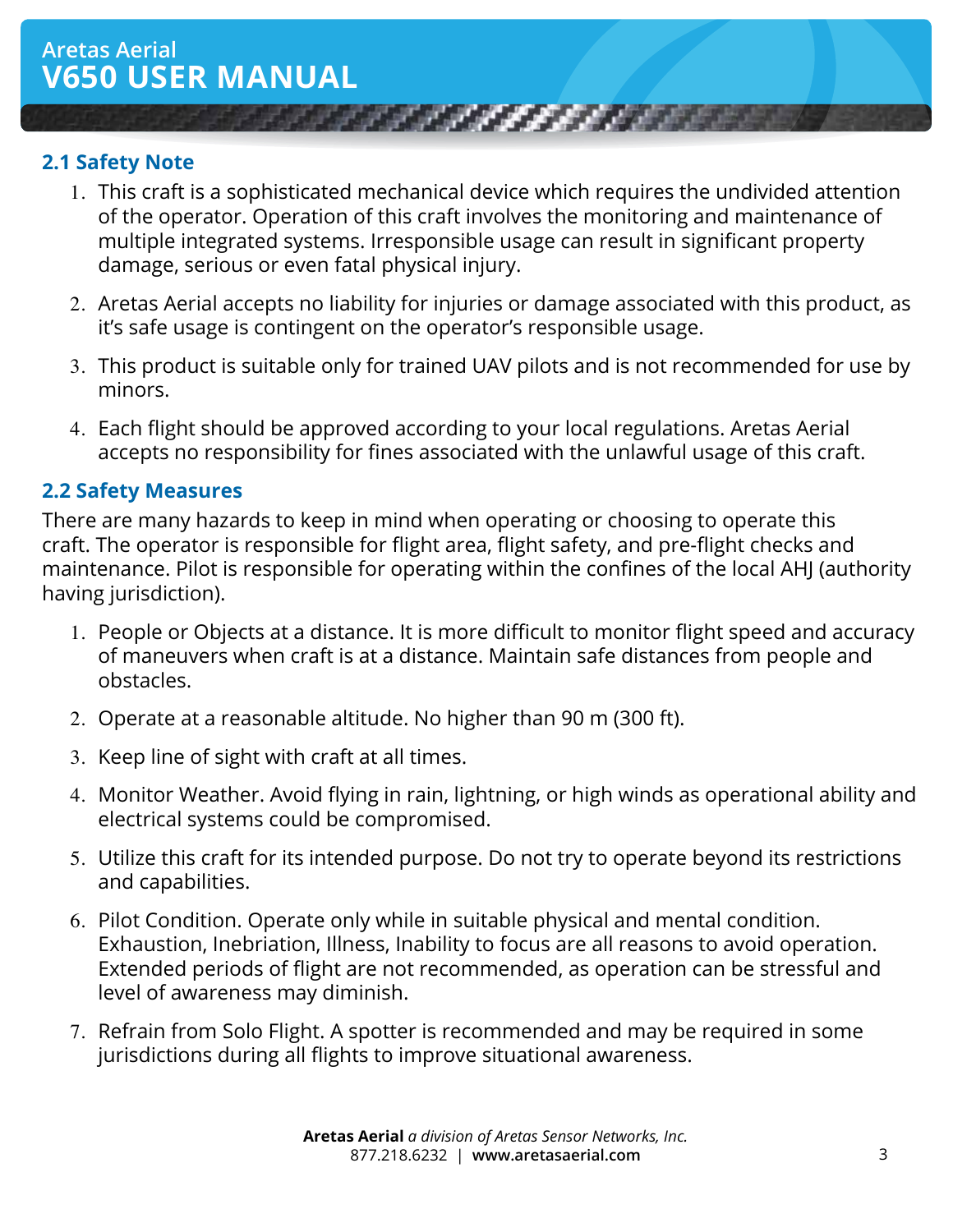#### **2.2 Safety Measures (continued)**

8. Distance from propellers. The carbon fibre blades are spinning at high RPM and can cause significant damage or injuries. Be sure blades are not powered up unless at a safe distance from people and objects.

*CALCULUM AND* 

- 9. Temperature. Keep craft and its parts away from elevated heat levels. Excessive temperature may damage electronics and low temperatures affect LiPo battery capacity, and will shorten flight times.
- 10.Avoid moisture & humidity. The UAV should be kept in a dry location, away from vapour, water sources and weather exposure. Moisture can damage the electrical systems and be cause for failure during operation.
- 11. Be aware of Regulations and No Fly Zones in your area.
- 12.Short circuits, crash impact and improper charging can cause catastrophic failure of high capacity LiPo batteries used by this UAV. Be sure to study safe LiPo handling and charging procedures. Pay close attention for exposed power wires as they can short if they contact the conductive carbon fiber frame parts.

#### **2.3 Training Note**

Learning the operation of radio controlled UAVs requires a lot of patience and practice. Practice and fly within your capabilities and plan on improving slowly. Excessive repetition and increasing your movement training in small increments is highly recommended.

Study and Memorize all controls and maneuverability. If practising with other crafts, keep in mind each vehicle operates in a different manner and do not all have the same capabilities.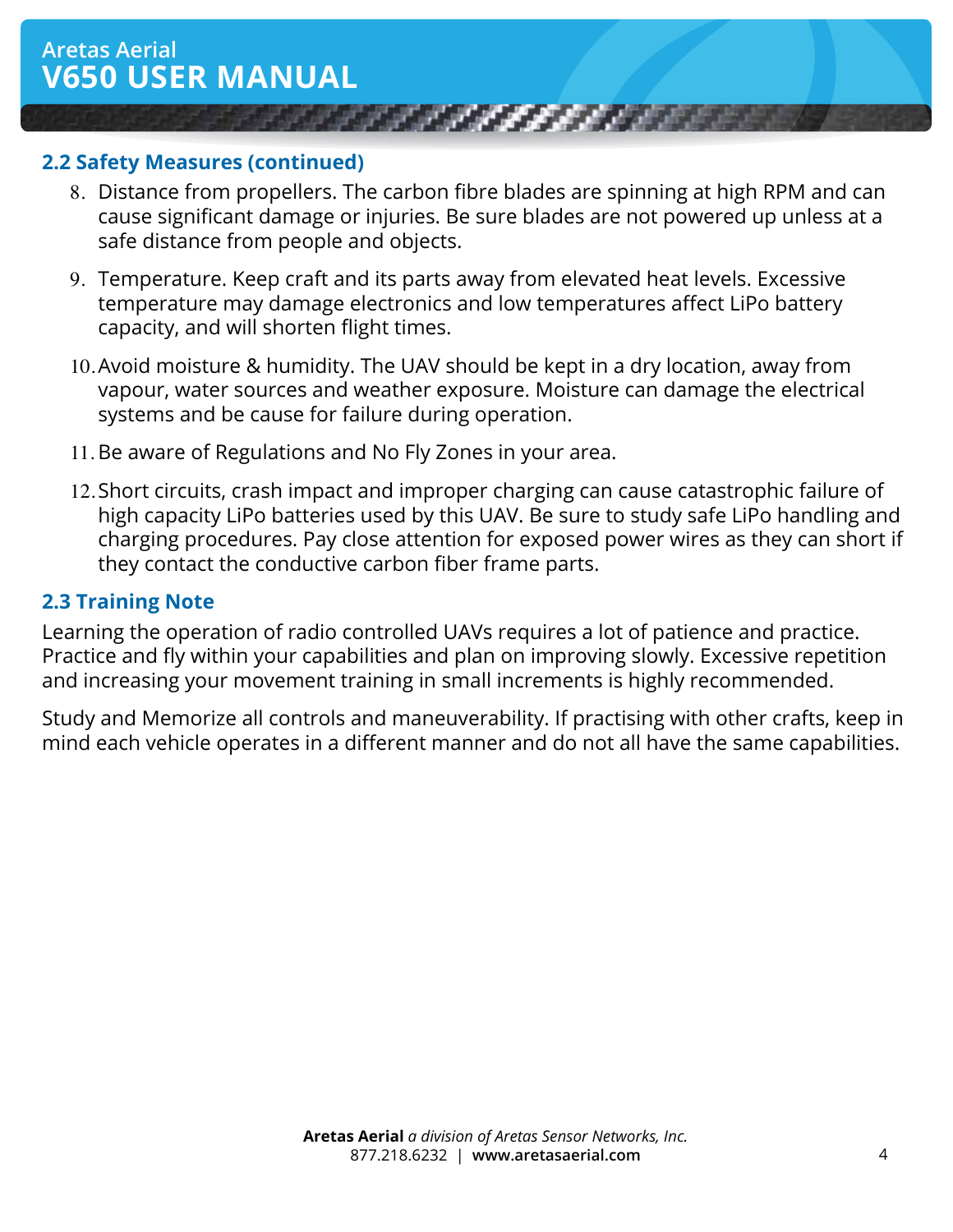## **3.1 Pre-Flight/Post-Flight Checklist Introduction**

These steps have been designed and organized system by system to assist you in establishing safe routines and rigorous maintenance habits.

**1**

Please follow all steps in order.

## **3.2 Pre-Flight S1 - Radio Controlled Transmitter**

Please follow all steps in order.

1. Ensure all switches are in Up Position.



- 3. Turn on Radio Control Transmitter. Screen and power indicator should light up and display radio status.
- 4. Verify battery Voltage on display in 7.5 volts or greater.

#### **3.3 Pre-Flight S2 - Ground Station (if applicable)**

- 1. Mount Ground Station monitor to tripod.
- 2. Flex or turn Antenna so that antenna is vertical.
- 3. Affix battery to ground station and attach power connector. Ground Station will beep and red indicator should illuminate on monitor.
- 4. Press Power button on Monitor.

## **3.4 Pre-Flight S3 - UAV Procedure**

- 1. Carefully remove UAV from case. **Pay special attention to the camera wires at front of aircraft. DO NOT over rotate camera stabilizer or tangle camera wires.**
- 2. Unfold landing gear into down position (clips will make a positive click).
- 3. Place UAV on level surface.
- 4. Unfold Arms into "X" position (clips will make a positive click).

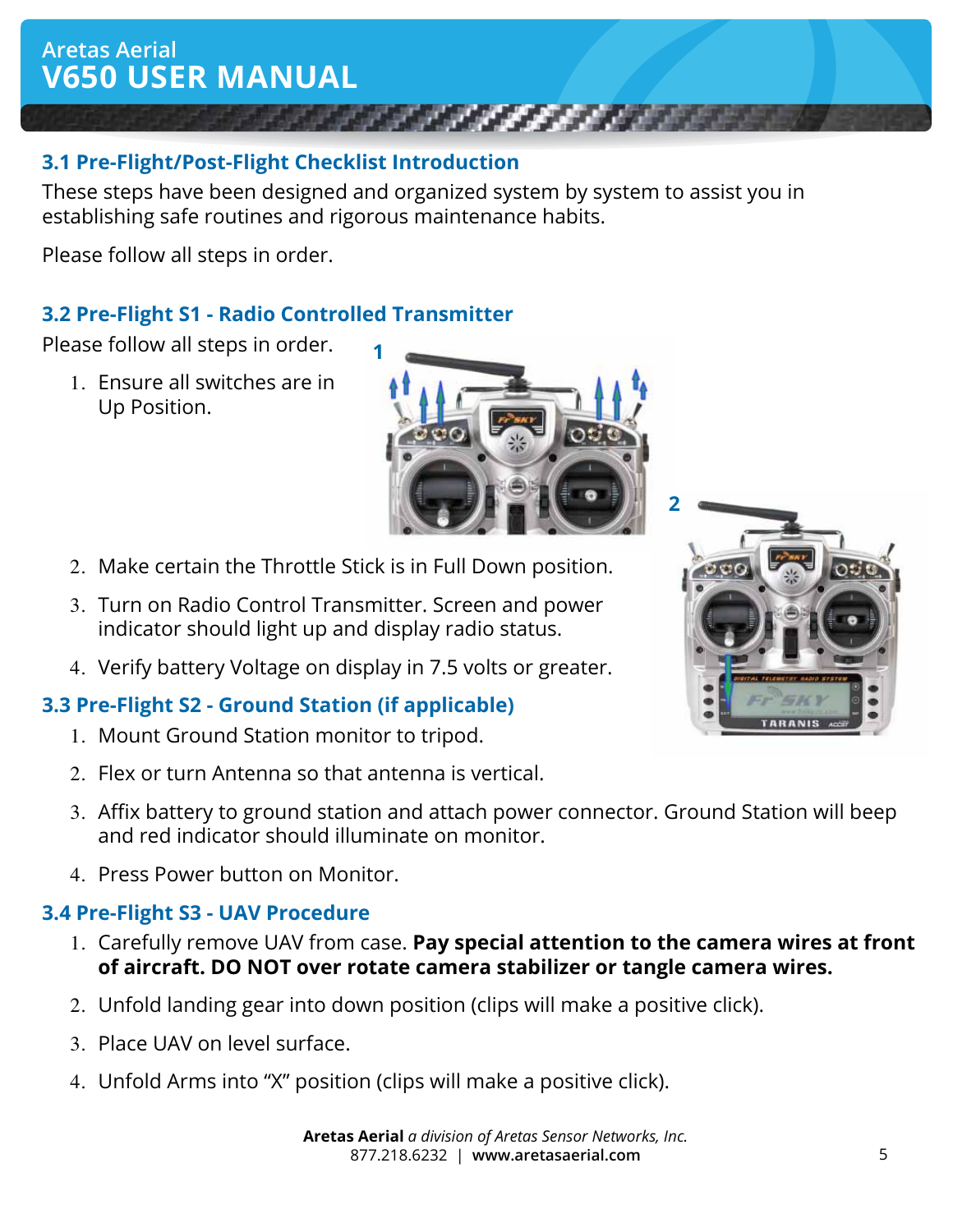## **3.4 Pre-Flight S3 - UAV Procedures (continued)**

5. Raise GPS Antenna posts to vertical position, and ensure it is secured in place.

#### **\*\*\*ATTENTION\*\*\* IF ANTENNA IS NOT SECURE, DO NOT FLY.**

6. Ensure propellers on each corner are mounted in the correct direction (see markings on blade or refer diagram on pg. 12).

**All Service** 

- 7. Turn on Camera. Press record button.
- 8. VERIFY THE FOLLOWING:
	- a. Motors spin smoothly and freely.
	- b. Arms and Landing gear are fully secured in expanded position.
	- c. Camera stabilizer moves freely and wires are not caught.
	- d. All visible connectors are firmly seated.
	- e. Video antenna is connected soundly.
- 9. Attach flight battery to battery tray located at bottom of UAV. Use Velcro straps to secure in place.
- 10.Plug in flight battery. The Following is expected:
	- a. Flight computer on UAV will play startup chime.
	- b. Motor controllers on UAV will play startup chime.
	- c. After startup, motor controllers will beep at regular intervals.
	- d. Camera stabilizer will initiate and level itself.
	- e. Hardware arm button on UAV will flash red.
- 11. Verify the Radio Control:
	- a. Flip switch "SG" on Transmitter and verify that video switches from Camera to FLIR transmission.
	- b. Turn RS slider and verify that camera tilts up and down on command.

## **3.5 Pre-Flight S4 - Final Steps for Takeoff**

1. Confirm that your craft is on a level surface and not resting on a loose surface, such as gravel, sand, pine needles, etc. Loose particles will be blown by the wash from propellers and may cause obstruction in motors or chip/damage frame or craft components. A clean platform or the top or your hardshell case is suggested in problem areas.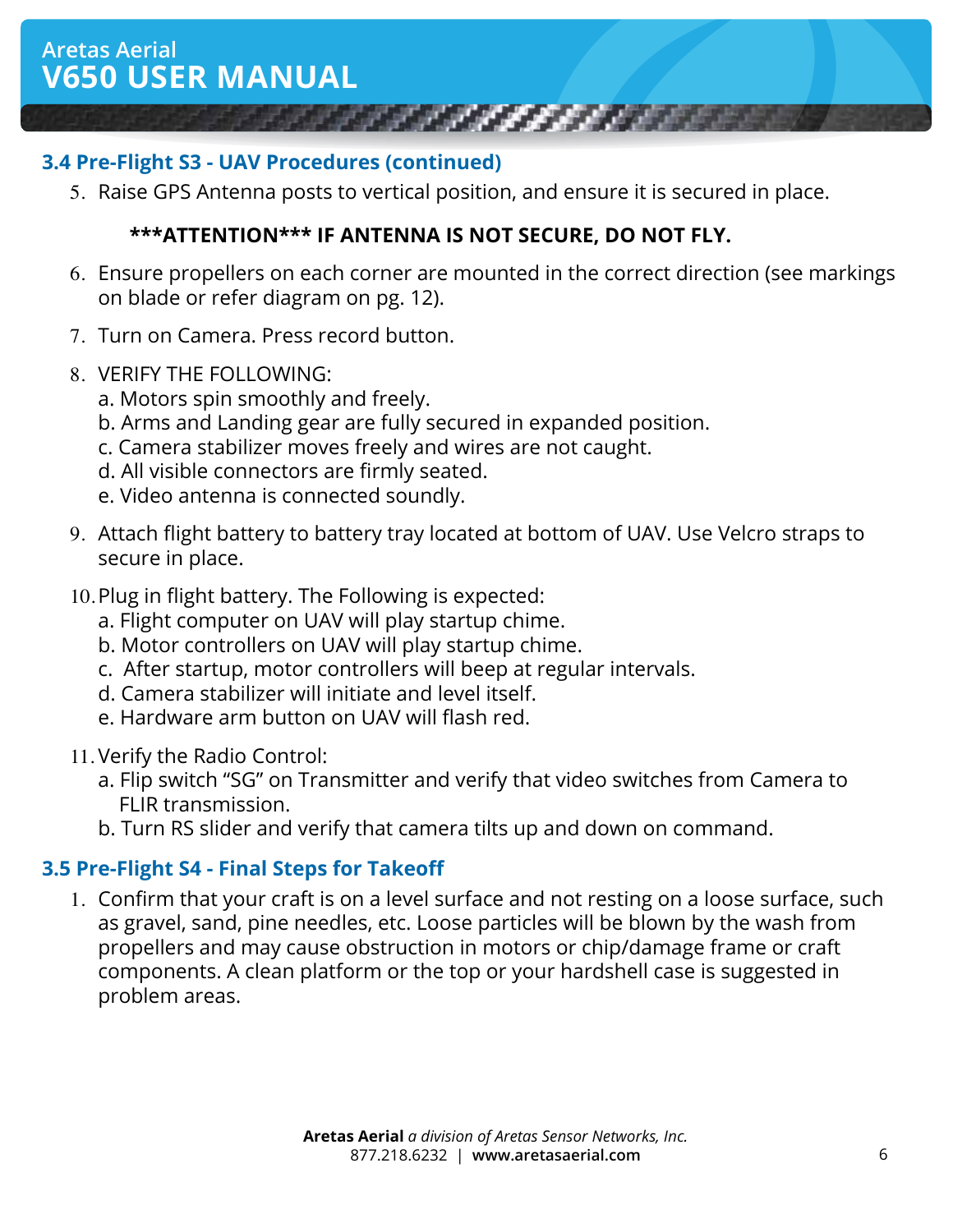## **3.5 Pre-Flight S4 - Final Steps for Takeoff (continued)**

- 2. Verify the following:
	- a. Battery Voltage is near full capacity (4.2V per cell, ex: 6S is 25.2V).
	- b. GPS Satellite count is greater than 7.
	- c. Mode is set to your desired take-off mode.
	- d. Motors are reacting to Esc's, they should have a slight tick movement happening when disarmed.
	- e. Your Pre-Flight checklist has been completed.
	- f. Your flight mode switch is reacting.
	- g. Gimbal controls (if applicable) are reacting.

#### **\*\*\*ATTENTION\*\*\* DO NOT TAKE OFF WITHOUT GPS LOCK DO NOT TAKE OFF WITH A LOW GPS COUNT**

## **3.6 Pre-Flight S5 - Takeoff**

- 1. Press Hardware arm button firmly and hold.
- 2. The following should be expected. a. Flashing red light will turn to solid red. b. Motor controllers will stop beeping.
	- c. Status LED will be solid green.
- 3. Do a final check of your surroundings and prepare for takeoff.
- 4. Arm the UAV by pulling your throttle stick down and to the right. Motors will now spin up.
- 5. Follow procedures from your Pre-Flight/Post Flight check sheet. This section should be memorized before flight and become routine.
- 6. When preparing for landing follow procedure from Pre-Flight/Post Flight check sheet, this section should be memorized as well before flight, and become routine.

## **UAV is now ready for takeoff. FLY RESPONSIBLY.**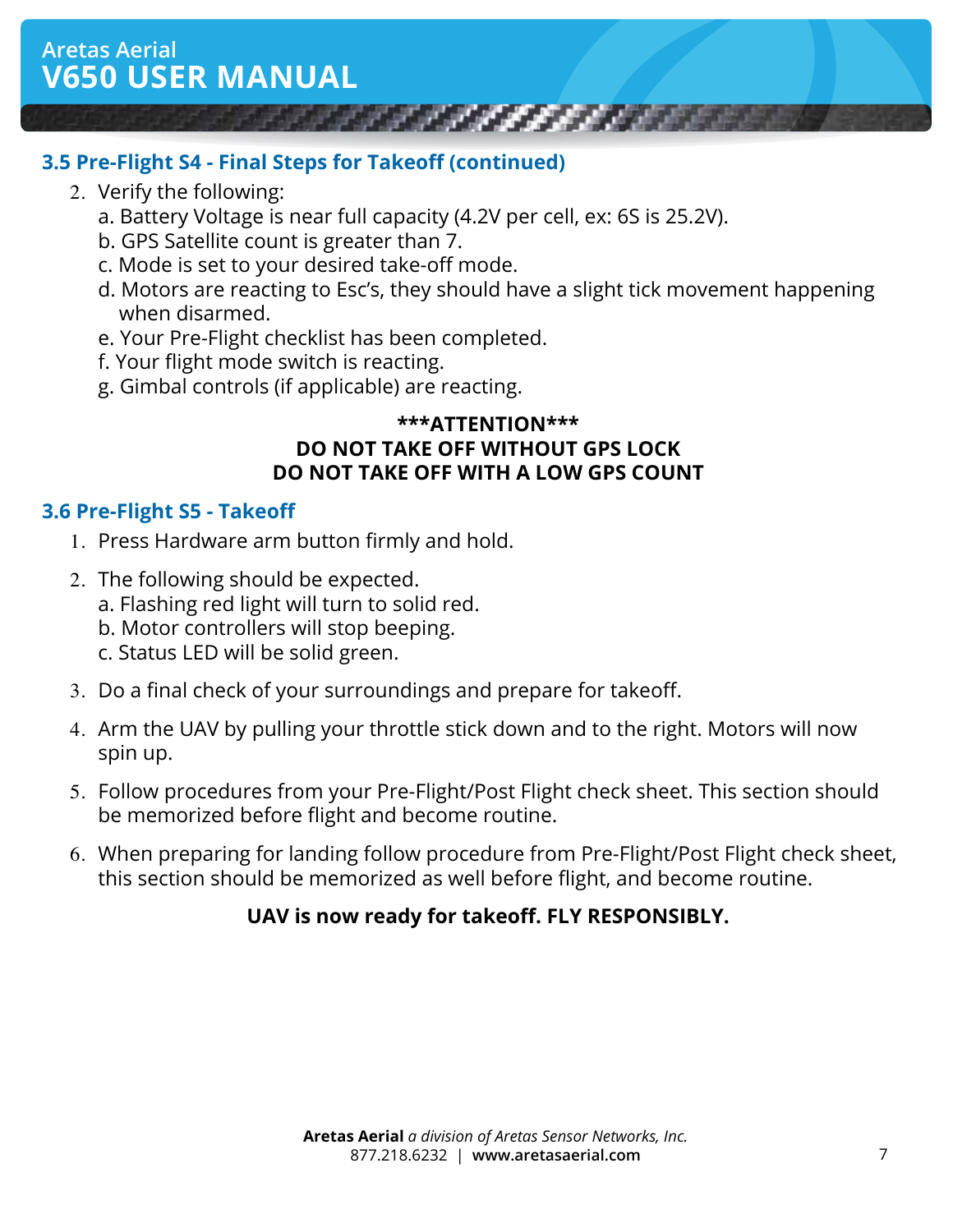#### **4.1 Post-Flight S1 - UAV Takedown**

#### **Once on the Ground**

1. Disarm the UAV by moving the throttle stick all the way down and to the left. Motors will stop spinning. Do not turn off Radio Control Transmitter while UAV is powered as the craft may go into fail-safe mode.

**AND A REAL PROPERTY** 

- 2. Press Safety switch to lock motors, then disconnect flight battery. Remove Velcro straps and detach battery from UAV.
- 3. Check battery voltage- Battery voltage should be ABOVE 3.3V per cell. If battery is lower it may indicate the pack has been drawn too low and there may be damage.

Damage to pack is indicated by:

- a. The pack is hot after flight.
- b. Battery is puffing (cells feel like they are slightly inflated and not firm).
- c. Low voltage (below 3.3V per cell, or ESPECIALLY lower than 3V per cell).

If you think the battery is damaged, store it in flameproof container. Do NOT recharge damaged batteries. Seek out proper disposal procedures.

- 4. Verify the UAV has not sustained any damage.
	- a. Motors spin smoothly and freely.
	- b. Camera stabilizer moves freely and wires are not caught.
	- c. All visible connectors are firmly seated.
	- d. There is no impact damage to propellers, frame or landing gear.
- 5. Carefully remove any dust or debris that may have accumulated on craft during flight or landing.
- 6. Turn off camera.
- 7. Carefully fold arms, remove propellers.
- 8. Undo GPS antenna and lower posts into horizontal position.
- 9. Fold landing gear up.
- 10.Delicately place the UAV into its hardshell case. Pay special attention to the camera wires at front of aircraft. Do NOT over rotate camera stabilizer or allow wires to tangle.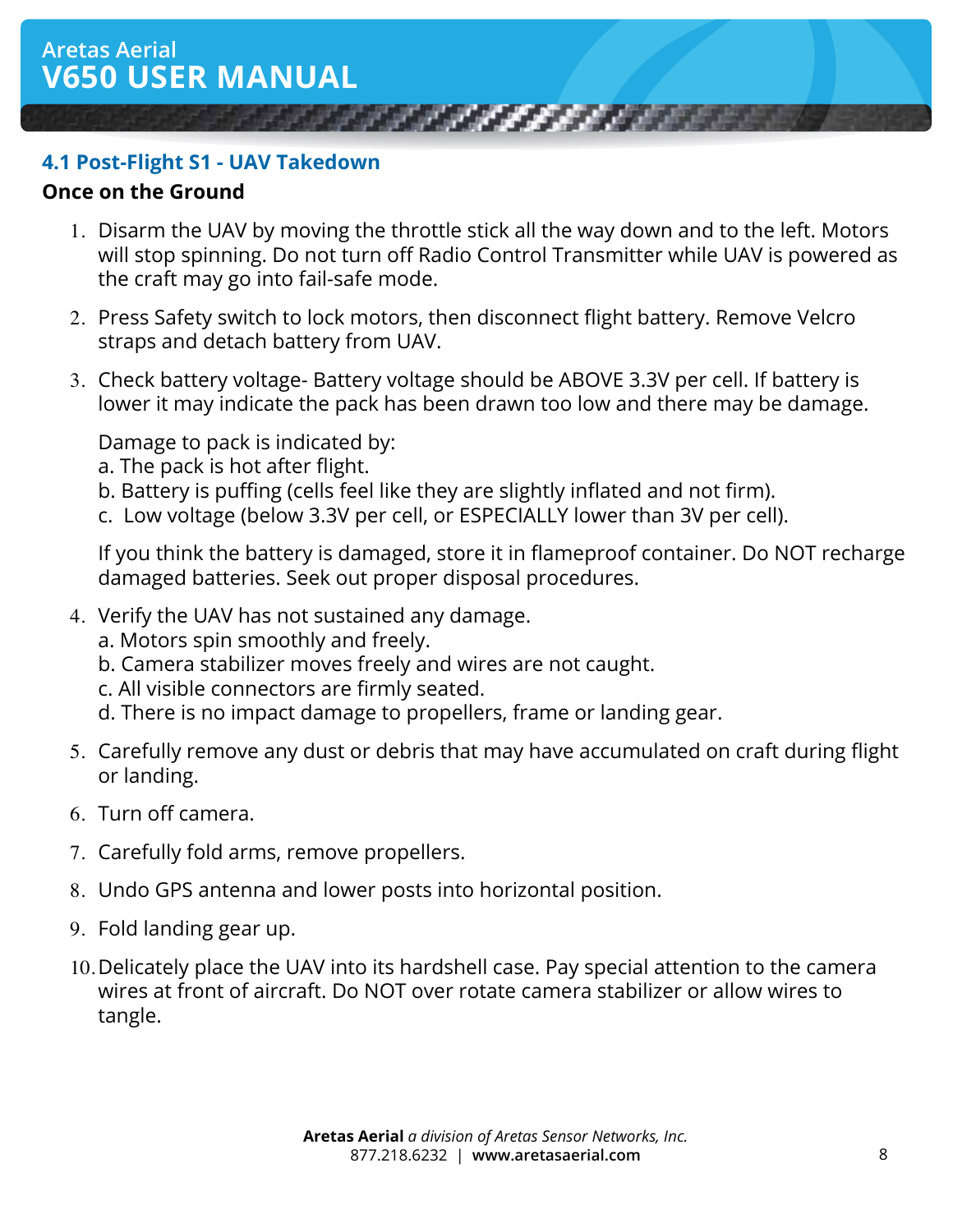## **4.2 Post-Flight S2 - Ground Station (if applicable)**

- 1. Disconnect battery from ground station.
- 2. Check Ground Station battery voltage. Charge if 4.0V per cell (12V total) or lower.

**Contract of the Contract of the Contract of the Contract of the Contract of the Contract of the Contract of the Contract of the Contract of the Contract of the Contract of the Contract of the Contract of the Contract of t** 

- 3. Flex Antenna straight to allow unit to properly fit into case.
- 4. Place Ground Station into hard shell case.

## **4.3 Post-Flight S3 - Radio Transmitter**

- 1. Turn off Radio Control Transmitter.
- 2. Flip all switches to UP position.
- 3. Assure Throttle stick is in full DOWN position.
- 4. Place Transmitter into the hard shell case.

## **4.4 Pre-Flight/Post - Flight Notice**

Pre-Flight & Post-Flight checks and procedures are essential in the prevention of incidents and for the proper maintenance. Any damage or injury caused by the neglect of these procedures and maintenance routines is the sole responsibility of the operator.

## **5.1 Flight Controls**

It is of the utmost importance that any person with the intent of piloting spend due time memorizing all control functions assigned to the Radio Controlled Transmitter. Piloting is a complicated process and any uncertainty about operations should be eliminated before first flight is initiated.

Not all switches available on transmitter have been assigned. All unassigned switches should be left in the full UP position.

## **5.2 Radio Control Transmitter Overview**

\* this image shows Aretas Aerials standard set up. All transmitter switch functions can be moved to any position for your preferred customization. If changed it is suggested to document it and replace this image. If your craft has additional controlled payloads switch placement will be discussed directly with client and custom map will be provided.

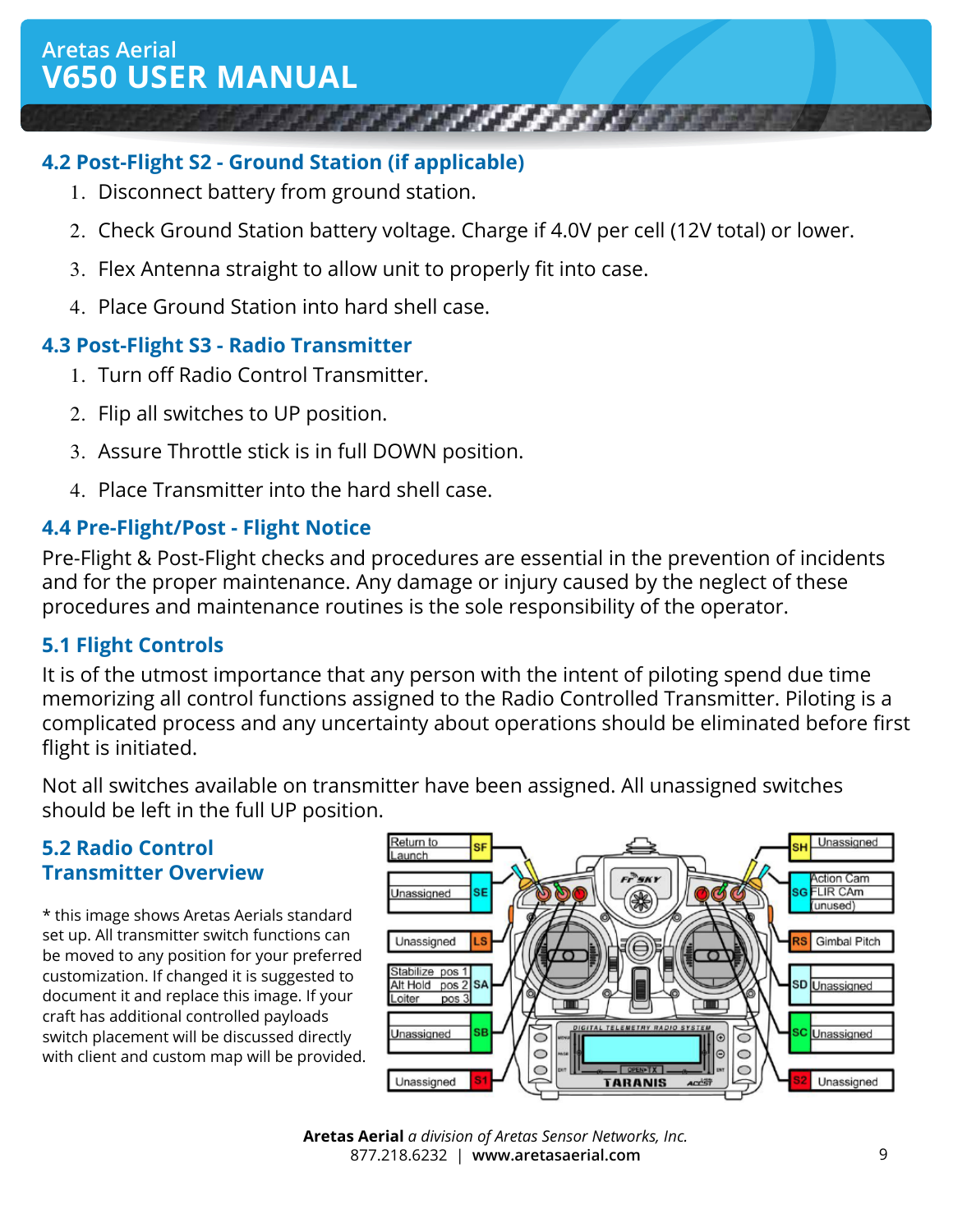## **5.3 Transmitter Specific Control Functions**

- 1. Throttle/Yaw Toggle
	- a. Throttle stick controls the altitude of the craft. This is controlled by moving the left stick on its vertical axis. At 50% the craft will attempt to maintain its current altitude. Moving the stick above 50% will command the UAV to ascend. The higher the throttle, the faster it will ascend. Moving the stick below 50% will command the UAV to descend. The lower the throttle, the faster it will descend.
	- b. Yaw controls which direction the front of the craft is facing. The front of the craft being the face with colored motor mounts. This is controlled by moving the left stick on its horizontal axis.

## **\*\*\*ATTENTION\*\*\* Rotating the craft can complicate directional controls. Use this function only in a fashion that is suitable to your piloting skill level.**

- 2. Directional Controls. The right stick controls the directional movement of the craft. Forwards and Reverse are controlled by moving the right stick on it's vertical axis. Left and Right are controlled by moving the right stick on its horizontal axis. These controls are in relation to the orientation of the craft, please heed the above warning.
- 3. Flight Mode. This is a three position switch on the front face of the Transmitter. The switch changes the UAV flight mode. The Switch is programmable to different flight modes through your mission planning software. It is suggested to have Loiter or AltHold as one of your main flight modes. A Return to Launch function is set on a separate switch located on the top of the Transmitter.

LOITER (LOIT): Flight computer will attempt to maintain current location, heading, altitude. The pilot may control altitude and direction in this mode, however when sticks are released in their centered position the vehicle should slow to a stop and hold position. This feature relies on multiple sensors and while it is a very gentle flight mode performance may vary due to magnetic interference or changes in GPS strength.





**a.**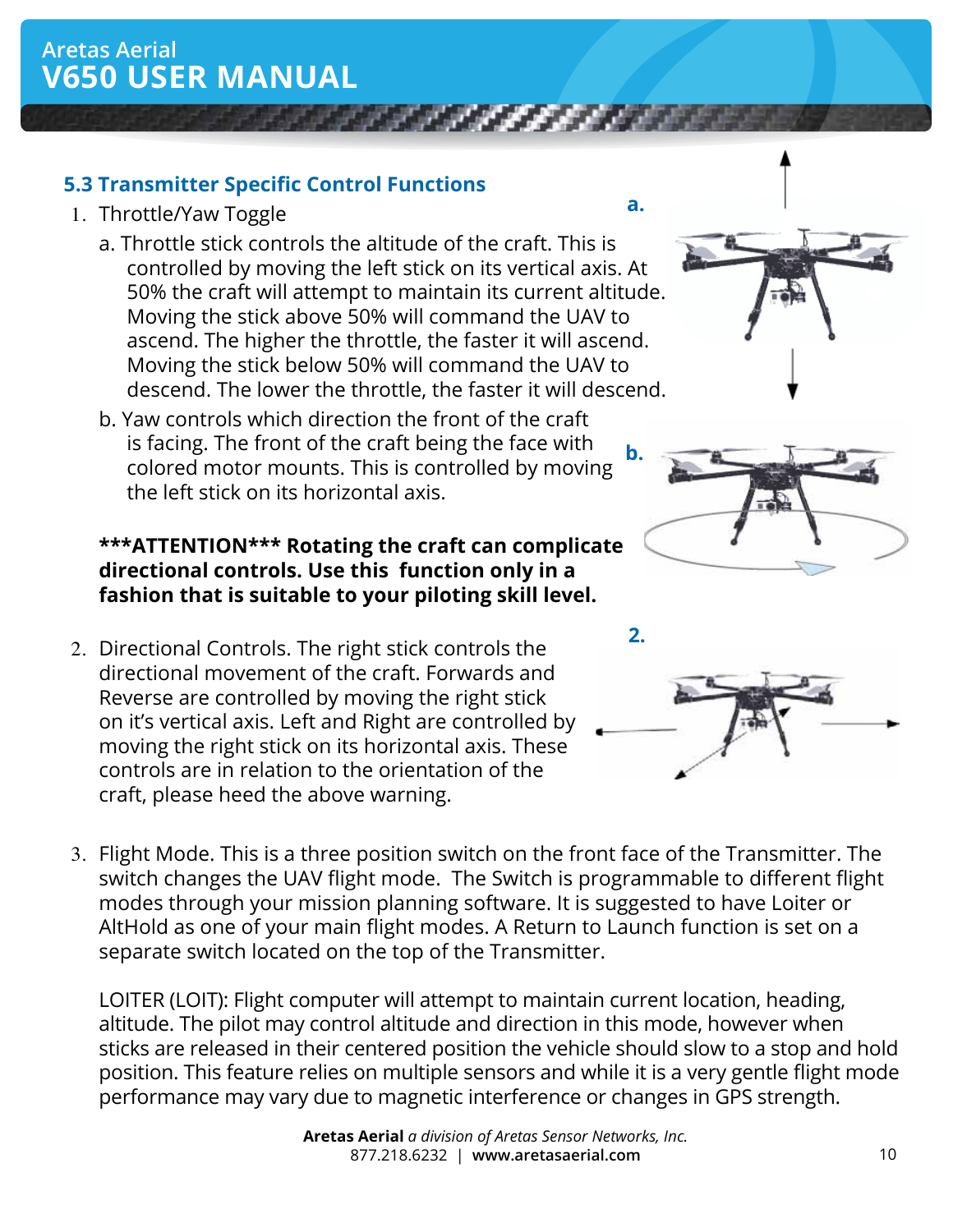## **5.3 Transmitter Specific Control Functions (continued)**

ALTITUDE HOLD (ALTH): UAV will hold altitude but not horizontal location. In this mode, wind will move UAV and momentum will continue to move UAV when sticks are released in their centered position. This mode will ignore GPS data.

#### **\*\*\*Attention\*\*\* Neither mode is considered to be an autopilot function. The Operator's hands should always remain on the controls pilot should be looking at the craft during flight.**

- 4. Arming/Disarming
	- a. Disarming . Pull the throttle stick downwards and to the left.
	- b. Arming. Pull the throttle stick downwards and to the right.

## **6.1 Maintenance Note**

To ensure your craft is performing at its optimum level, thorough maintenance is required. This is an important part of UAV ownership as it helps to combat any unnecessary safety issues and prevents situations that are beyond piloting correction.

Be sure to consistently go through quality checks of your craft. Be extra fastidious after rough landings, tip overs, and impacts. Contact support if you have any questions about the condition of the unit.

#### **6.2 Propeller Maintenance**

- 1. The propellers are the most commonly worn or damaged part of the craft. It is essential to inspect them after each flight. A damaged propeller can create dangerous vibrations or even cause catastrophic failure if unnoticed crack becomes fully fractured mid-flight.
- 2. Replacement. The propellers are connected using M3 hex screws and hub plates. Simply remove hex screws and plate, lift off damaged/old propeller, place new propeller onto motor post, reposition hub plate and fastened hex screws back in proper place.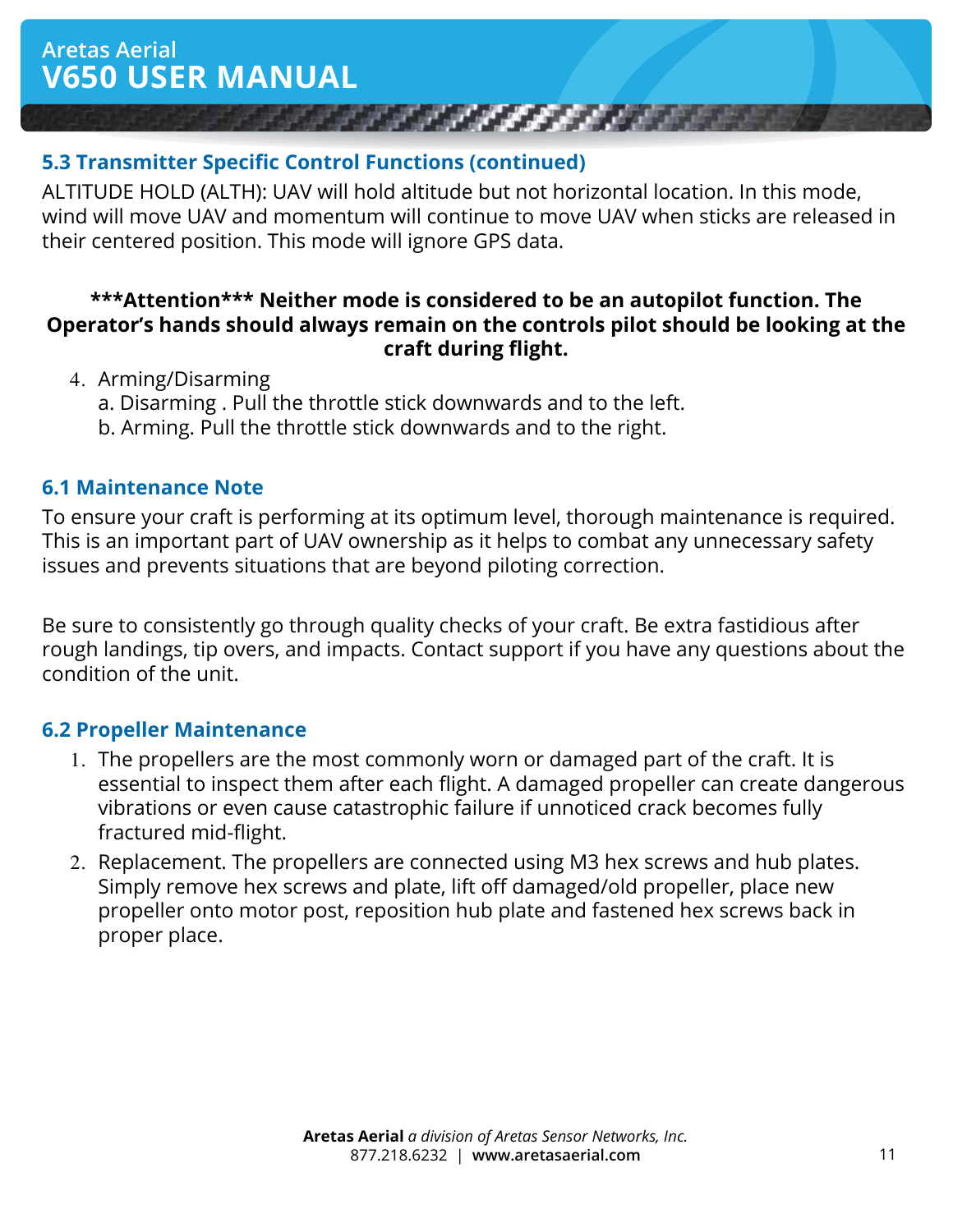

### **6.2 Propeller Maintenance (continued)**

3. Propeller Direction. All propellers are directional, it is imperative that the propeller attached is of the proper Clockwise/Counter-Clockwise direction. The raised side of the blade should always face the direction of rotation.





#### **6.3 Frame and Arms Maintenance**

Be sure to thoroughly check craft on a regular basis for damage, loose fasteners and damaged wiring.

#### **6.4 Motors Maintenance**

The brushless motors equipped on this UAV have an incredible potential lifespan of up to 10,000 flying hours. That being said, proper care is needed to achieve maximum lifespan. As airflow from the propellers (also known as wash) is capable of stirring up dust and debris it is important to constantly check before and after usage that the motors remain unobstructed. To check this simply turn them manually while craft is disarmed and verify that they turn smoothly and freely.

Parts of the motor are magnetic so be sure not to expose them to any small metal fibres or flakes.